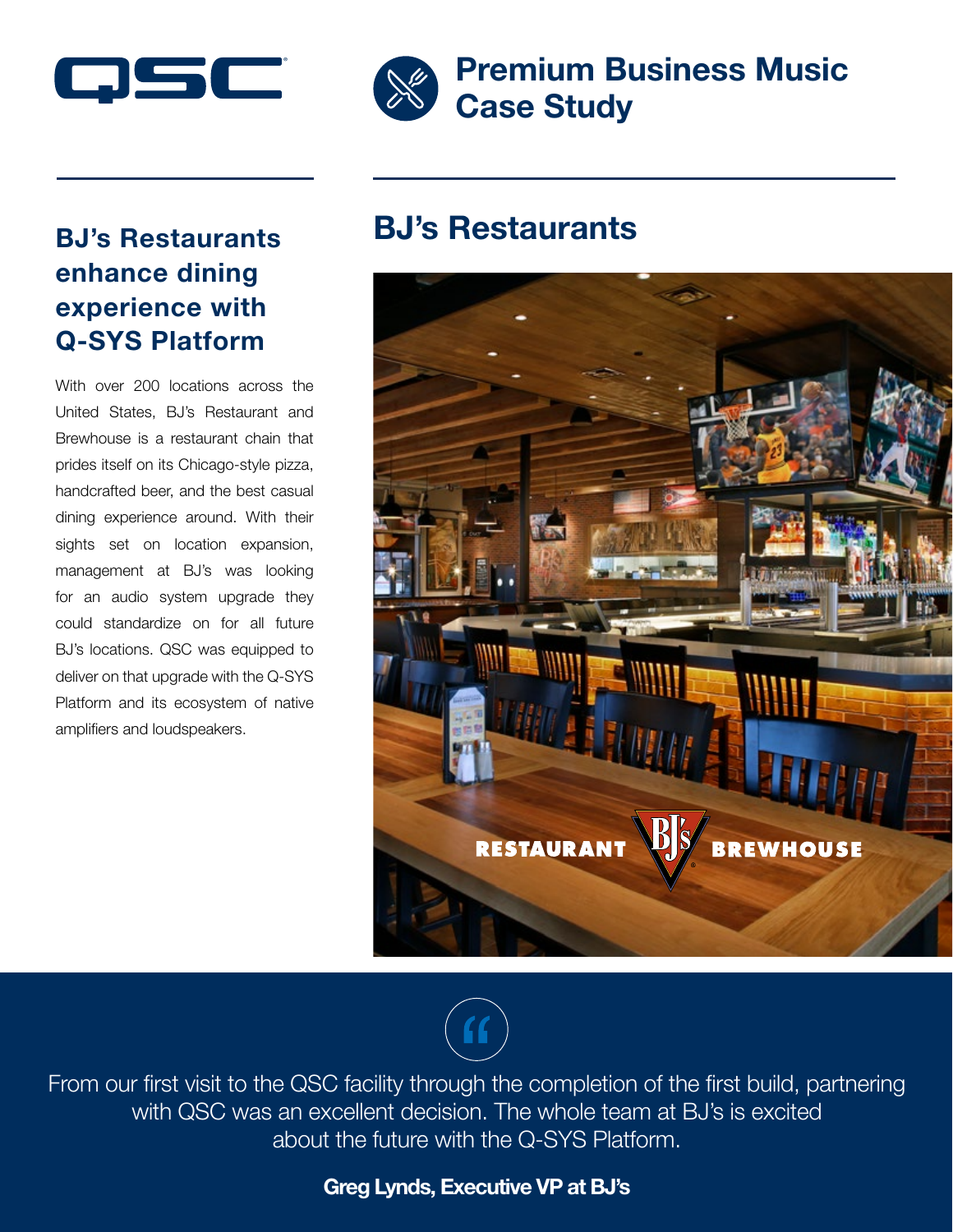

There is always something on at BJ's Restaurants - whether it's a sporting event or background music meant to create a casual, yet fun atmosphere for restaurant guests.



#### Premium sound

The team at BJ's required an audio solution that would deliver consistent, high-quality sound throughout the restaurant. Whether the game is on or music is in the background, sound is meant to be enjoyed by guests.



# Multi-zone processing  $\overline{a}$  and control

There are three distinct zones in each restaurant – dining area, bar, and kitchen – each required settings based time of day and occupancy level. The system also needed to allow for paging and ducking between the kitchen and reception area.

# Set-and-forget

Store managers need to focus on running the restaurant, not the AV system. They wanted a system that was easy to use and only needs minimal adjustment during business hours.



## Architecturally pleasing

BJ's internal design team also desired a loudspeaker solution that would blend into the environment without distracting from the interior designer's vision.



#### Standardization

With more restaurants opening throughout the US, BJ's wanted to standardize its audio system for all new locations. It was important to select a solution that would provide the same consistent experience for guests across the US.

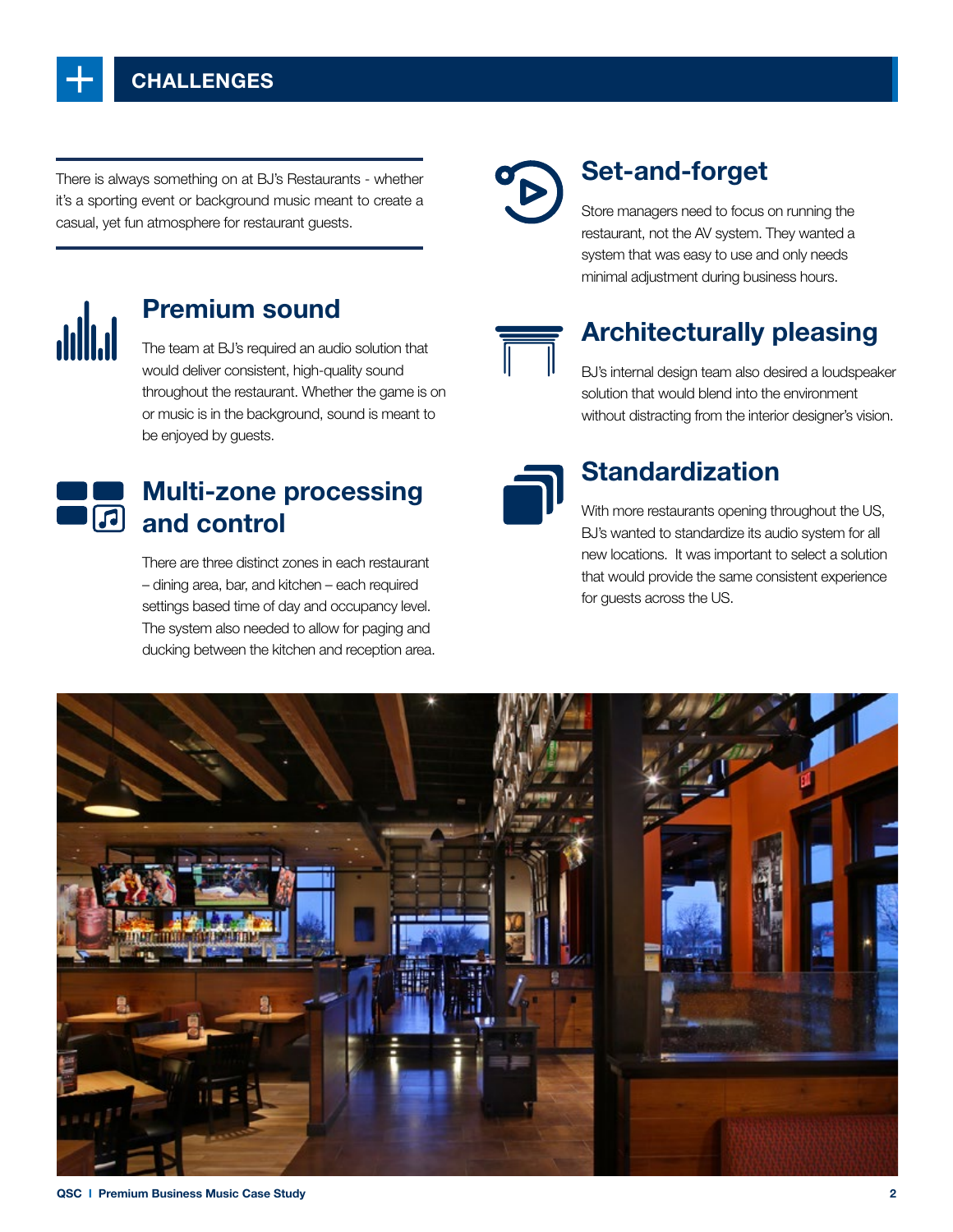

BJs was looking for an end-to-end audio solution that would enhance that experience for guests. For this project, they worked alongside premier audio integrator JAVI A/V, who deployed the Q-SYS Platform, along with a complete lineup of loudspeakers and amplifiers from QSC.

## Fully Integrated Processing

A single Q-SYS Core 110f Unified processor manages all of the audio throughout the restaurant.

"The Core 110f was selected for a couple reasons," explained Jonathon Beitz, President of JAVI A/V. "It offers significantly more processing power than other DSPs, and its features are software-based. That means no additional cards or hardware needed to be installed, saving us installation time and money. This also puts us in a good position for the future. In the event of inevitable changes and additions to the system, we can simply take advantage of new features with a software upgrade"

Zones were also established within Q-SYS, allowing paging and foreground ducking to a specific zone or the entire restaurant. For this install, JAVI A/V utilized the open API architecture within Q-SYS to enable a third party control system.

## IT-Friendly

BJ's IT team required an audio solution that they were comfortable maintaining, as this solution would be installed in all future restaurant locations. The Q-SYS Platform was the perfect choice – it utilizes Layer 3 networking protocols, enabling it to run on an existing IT infrastructure. This eliminates the need for a dedicated audio network.

The management staff also needed a simplified user experience. Q-SYS allowed for prescheduled volume level adjustments during the lunch and dinner rush. Additionally, the Ambient Noise Compensator within Q-SYS listens for an increase or decrease in crowd noise and makes overall volume adjustments accordingly before they become problematic. This frees up the staff from manually chasing the changing room noises.



## Sonic and Aesthetic **Consistency**

The install uses a mix of QSC AcousticDesign Series ceilingmount, surface-mount, and pendant-mount loudspeakers. JAVI A/V chose the AD Series for its ability to maintain remarkably consistent sonic characteristics regardless of enclosure type. These loudspeakers ensure that guests won't notice any level of audio transition as they move from one zone to another. The AD Series sleek and unobtrusive design also make these loudspeakers a perfect complement to the deep wood textures and color scheme of the contemporary brewhouse design.

## True End-To-End Solution

Two QSC CXD-Q Series network amplifiers drive the loudspeakers throughout the install. Designed specifically for the Q-SYS Platform, these amplifiers route audio to and from the Q-SYS Core via standard Ethernet switch, while enabling total control and monitoring of amplifier functions within the Q-SYS Designer Software.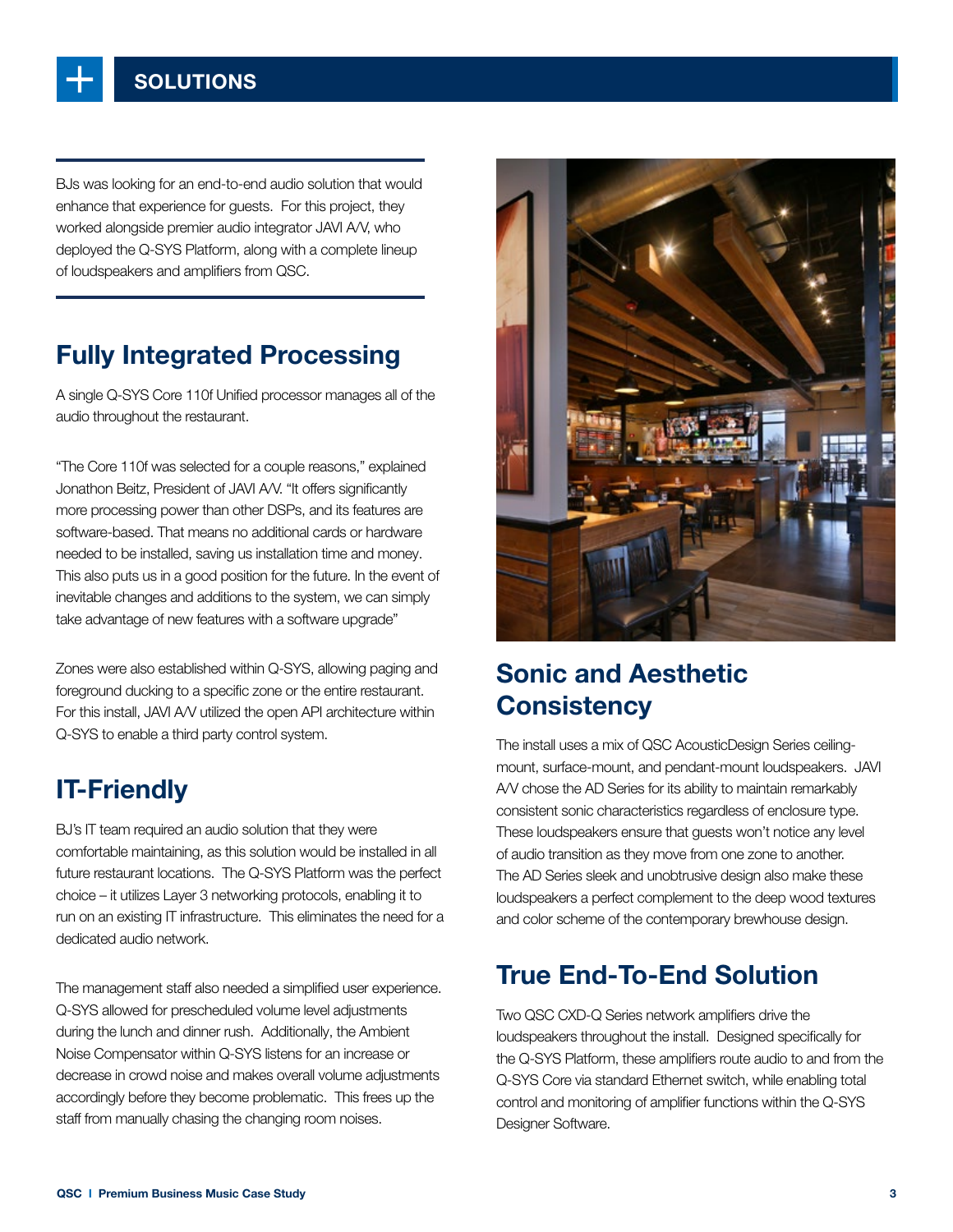# True Partnership

With QSC, BJ's found a solutions provider that could help deliver a truly premium foreground music system that their guests will continue to enjoy. Whether watching the game or enjoying a meal with the family, guests at BJ's' will now be able to experience the superior sound quality that QSC is known to deliver.

Delivering the right solution was one aspect, but it was also important to find the right partner for this project. Cory Schaeffer, Director of Systems Solutions at QSC worked closely with JAVI A/V and BJ's throughout the process.

"Partnering with QSC was an excellent decision," explained Greg Lynds, Executive VP at BJ's. "From our first visit to the QSC facility through the completion of the first build, Cory was available every step of the way making sure the install went smoothly. The whole team at BJ's is excited about the future with the Q-SYS Platform."

QSC loudspeakers, amplifiers and the Q-SYS software-based audio, video, and control platform now enhances the dining experience in eight of BJ's new locations, with plans to be the standard for any new restaurants and full retrofits moving forward.



## About QSC

QSC is a globally recognized manufacturer of audio, video and control (AV&C) solutions for huddle rooms to stadiums–and everything in between. Our systems make it easy for your team to design and integrate flexible, scalable solutions and deliver the native IT integration and standards-based technology your customers expect.



+1.800.854.4079 or +1.714.957.7100 Outside the U.S. +1.714.754.6175 Fax: +1.714.754.6174 Costa Mesa, CA 92626 USA qsc.com

QSC, LLC 1675 MacArthur Boulevard

©2018 QSC, LLC all rights reserved. QSC, Q-SYS and the QSC logo are registered trademarks in the U.S. Patent and Trademark Office and other countries.